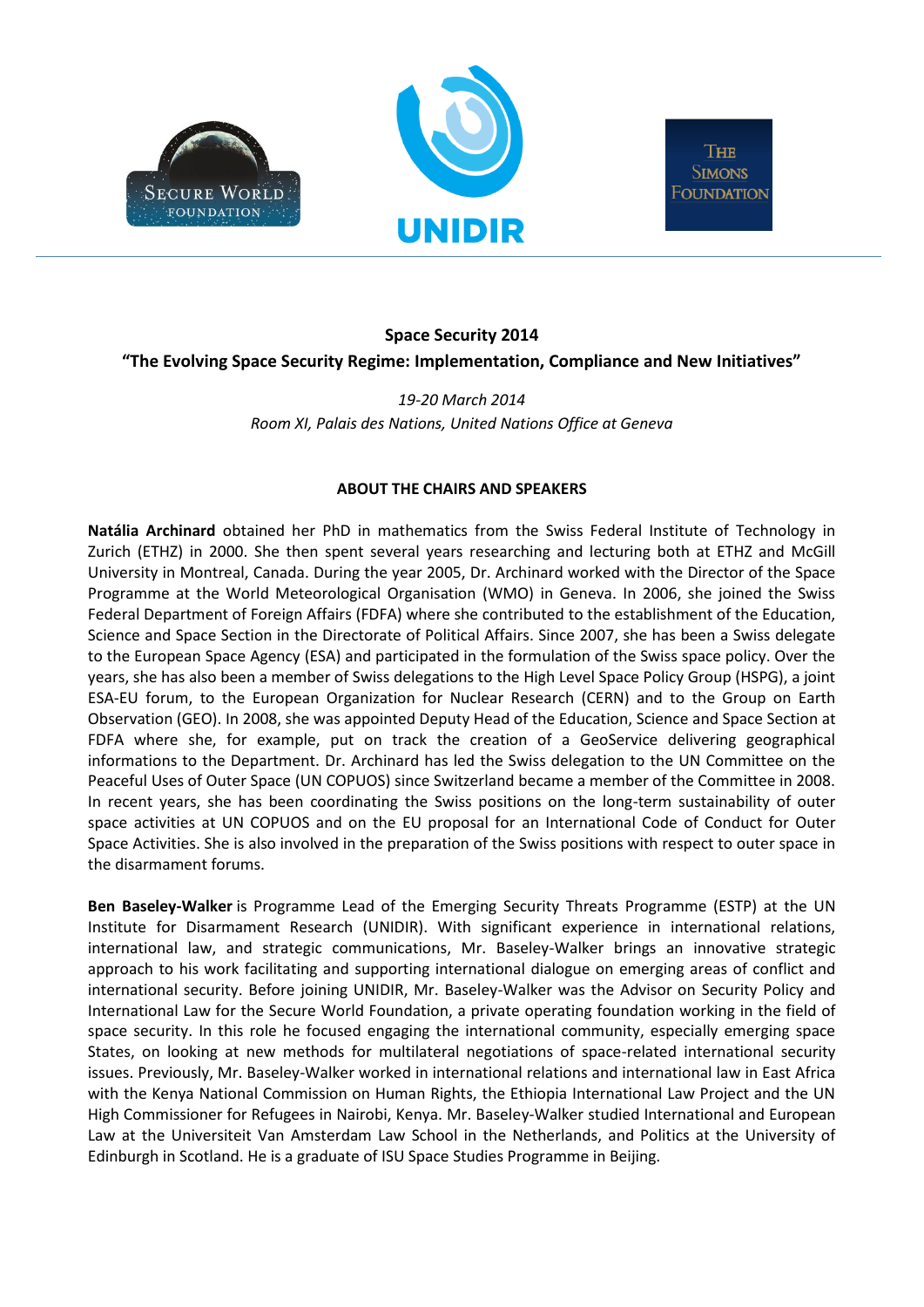**Caroline Baylon** is currently a Research Associate in the International Security programme at Chatham House where she specializes in cyber security, cybercrime, internet governance and defence policy. From 2009-2013, Ms. Baylon served as Vice President of the Center for Strategic Decision Research. Ms. Baylon holds a Master's degree in Social Science of the Internet from the University of Oxford and a Bachelor's degree in Economics from Stanford University.

**Chris Buck** arrived in Geneva in August 2013 to take up his current responsibilities as Chargé d'Affaires of the US Delegation to the Conference on Disarmament. A career Foreign Service political officer, Chris joined the US Department of State in 1993 and has been posted previously in Mumbai, Berlin, Kabul, Bern, Vienna (at the US Mission to the IAEA), and Washington (on the India and Germany Desks). He has worked indepth on a wide variety of international security, non-proliferation, disarmament, and arms control issues. Prior to joining the Foreign Service, Chris served on active duty as an Air Force intelligence officer in Utah and Saudi Arabia. A graduate of Georgetown University (B.S. Foreign Service) and The American University (M.S. International Communication), Chris also studied for a year at the Institut d'Etudes Politiques in Paris.

**Jacek Bylica** is the Principal Adviser and Special Envoy for Non-proliferation and Disarmament at the European External Action Service (EEAS) in Brussels, and has held the post since February 2013. Prior to joining the EEAS he was the Head of the Weapons of Mass Destruction Non-Proliferation Centre at NATO, since 2008. From 2004 to 2008 he was Poland's Ambassador to the UN Office and Other International Organisations and Control Regimes in Vienna. For over two decades in the Polish Foreign Service, H.E. Bylica divided his professional activities between Asia and international security affairs. He studied in Warsaw, Moscow, Beijing and Boston and holds degrees in International Relations and Law**.**

**Richard Crowther** is Chief Engineer at the United Kingdom (UK) Space Agency. He was Head of the Space Technology Division at the Rutherford Appleton Laboratory until 2008 with primary research interests in man-made orbital debris, planetary protection, and near Earth objects (asteroids and comets that pass close to the Earth). He is currently Head of the UK delegations to the Inter-Agency Debris Committee and the United Nations Committee on Peaceful Uses of Outer Space (UN COPUOS), in the past, he has acted as Chair of the UN Working Group on Near Earth Objects within COPUOS. Prof. Crowther also leads the UK delegation to the European Space Agency's International Relations Committee, and Space Situational Awareness Programme Board. He is one of the fifteen members of the Group of Governmental Experts appointed by the United Nations in 2012 to examine transparency and confidence building measures in outer space. He is a Chartered Engineer, a Fellow of the Royal Aeronautical Society, and was recently elected to the International Institute of Space Law and the International Academy of Astronautics.

**Beatrice Fihn** is the Manager of Reaching Critical Will. She monitors and analyses a wide range of disarmament negotiations and discussions at the UN. She joined Reaching Critical Will in 2010 and prior to this position, worked as a research officer at the Geneva Centre for Security Policy, where she carried out research on geopolitics and global security in areas such as outer space and emerging strategic technologies. Ms. Fihn is currently on the International Steering Group of the International Campaign to Abolish Nuclear Weapons, and is responsible for managing the campaign's international staff team as well as the development and implementation of strategy. She has a BA in International Relations from Stockholm University and a Masters of Law at University of London with a specialization in Public International Law.

**Wu Haitao** is currently Ambassador Extraordinary and Plenipotentiary for Disarmament Affairs and Deputy Permanent Representative of the People's Republic of China (PRC) to the United Nations Office at Geneva and Other International Organizations in Switzerland. Ambassador Wu was born in October 1962. He is a university graduate. From 1985-1989 Ambassador Wu was staff member and Attaché, Information Department, Ministry of Foreign Affairs (MFA) of the PRC. From 1989-1993 he was Attaché and Third Secretary, Permanent Mission of the PRC to the United Nations and Other International Organizations in Vienna. From 1993-1995 he was Third Secretary and Second Secretary, Department of International Organizations and Conferences in the MFA. In 1995 until 1997, he was Second Secretary at the Permanent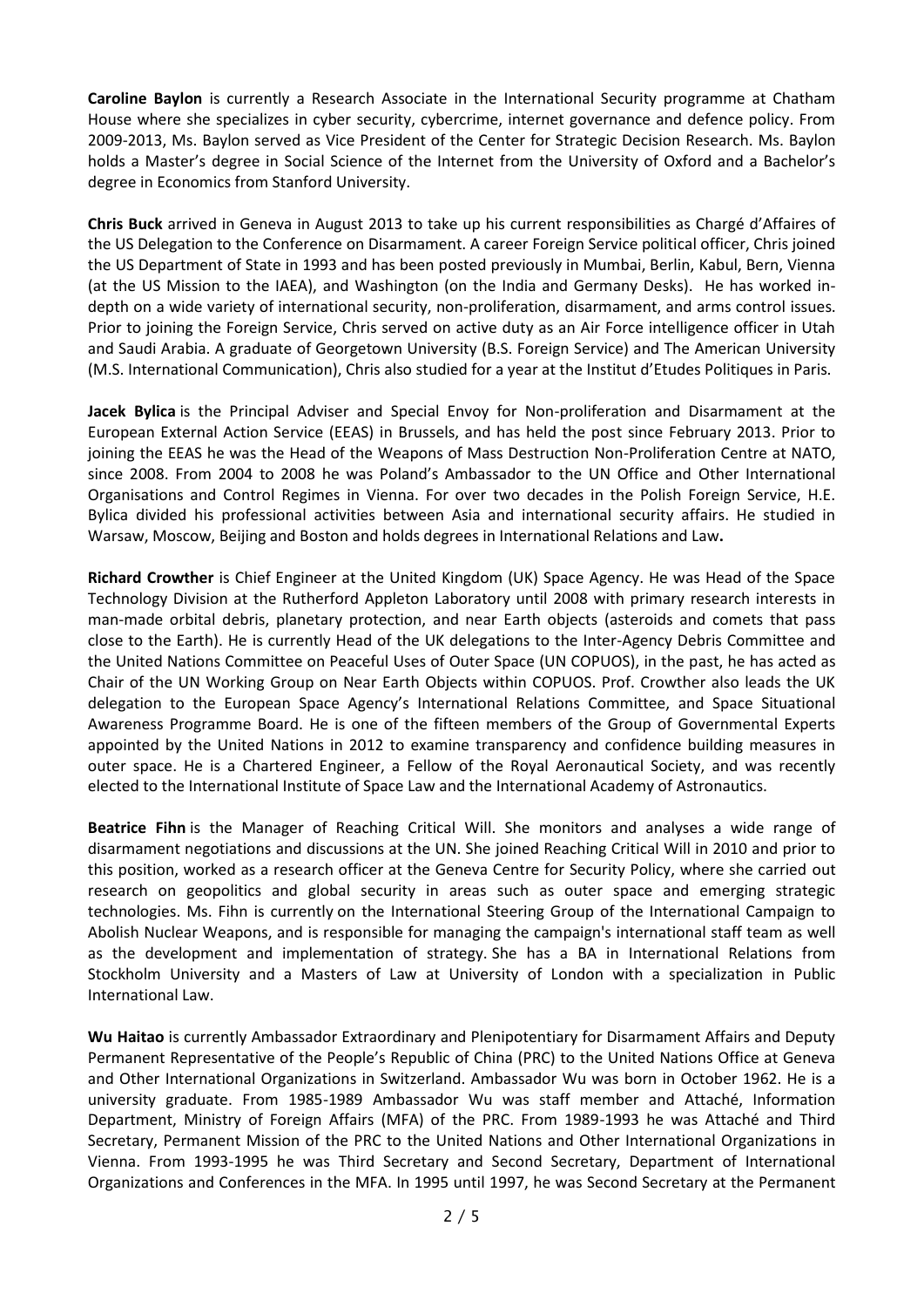Mission of the PRC to the United Nations Office at Geneva and Other International Organizations in Switzerland. From 1997-1999, he was Second Secretary, Deputy Director and Director of the Department of Disarmament and Arms Control in the MFA. From 1999-2004, he worked as the First Secretary and Counsellor, at the Permanent Mission of the PRC to the United Nations (New York). From 2004 until 2010, he was Counsellor and Deputy Director-General at the Department of Disarmament and Arms Control in the MFA. From 2010 until November 2011, he was Minister Counsellor at the Permanent Mission of the PRC to the United Nations Office at Geneva and Other International Organizations in Switzerland.

**Theresa Hitchens** has been the Director of the United Nations Institute for Disarmament Research (UNIDIR) since January 2009. Previously, she was director of the Center for Defense Information and lead CDI's Space Security Project, in cooperation with Secure World Foundation. The author of "Future Security in Space: Charting a Cooperative Course," she wrote on space and nuclear arms control issues for a number of outside publications. She serves on the editorial board of The Bulletin of the Atomic Scientists, and is a member of Women in International Security and the International Institute for Strategic Studies. Editor of Defense News from 1998 to 2000, Hitchens has had a long career in journalism, with a focus on military, defense industry and NATO affairs. Her time at Defense News included five years as the newspaper's first Brussels bureau chief, from 1989 to 1993. From 1983 to 1988, she worked at Inside Washington Publishers on the group's environmental and defense-related newsletters, covering issues from nuclear waste to electronic warfare to military space. She has had a long interest in security policy and politics, having served internships with Sen. John Glenn, D-Ohio, and with the NATO Parliamentary Assembly in Brussels. She was director of research at the British American Security Information Council, a think tank based in Washington and London.

**Li Juqian**, Ph.D, is a professor at China University of Political Science and Law (CUPL), the Associate Dean of School of International Law of CUPL, the Associate Director of International Law Center of CUPL, a Standing Council-Member of China Space Law Institute, a Standing Council-Member of Beijing International Law Association, and a Council-Member of Space Security Council of the World Economic Forum. Prof. Li graduated in 1999 from CUPL, obtaining a PhD in Law, specializing International Law. His research field covers public international law, especially space law, and international economic law. Prof. Li obtained his Bachelor of Law in 1991 and a Master in International Economic Law in 1996, both from CUPL. Prof. Li has published many books and articles on international law and international economic law in Chinese and English. He has undertaken many research programs on international law, counselling government, industries and academic associations. He is a frequent speaker for international law forums. As visiting professor, he taught law in Korea in 2004 and 2005 and Iceland in 2006. He also acted as a teacher for Chinese astronauts (Taikonauts) in China Astronaut Center.

**John Njoroge Kimani** is the Director of the Kenya National Space Secretariat. He has a PhD in Physics from the University of Nairobi and has taught Physics at various institutions of higher learning. In this role, he is in charge of driving policy and implementing the Kenyan Space Programme Strategy. This includes coordinating all users of space-based information in the country. It also includes coordinating the implementation of agreements between Kenya and both Italy and the European Space Agency on the Luigi Broglio Space Station in Malindi, Kenya.

**Andrey Malov** is the Head of Division for Multilateral Disarmament in the Department for Security and Disarmament Affairs at the Ministry of Foreign Affairs of the Russian Federation.

**Peter Martinez** is the Chair of the South African Council for Space Affairs, the national regulatory authority for space activities in South Africa. He has served on the South African delegation in several multilateral fora dealing with space affairs and is currently the Chair of the COPUOS Scientific and Technical Subcommittee's Working Group on the Long-Term Sustainability of Outer Space Activities. He is also South Africa's representative on the United Nations Group of Government Experts on transparency and confidence building measures for space activities. Dr. Martinez holds a PhD in astrophysics from the University of Cape Town. He is a member of the International Academy of Astronautics, the International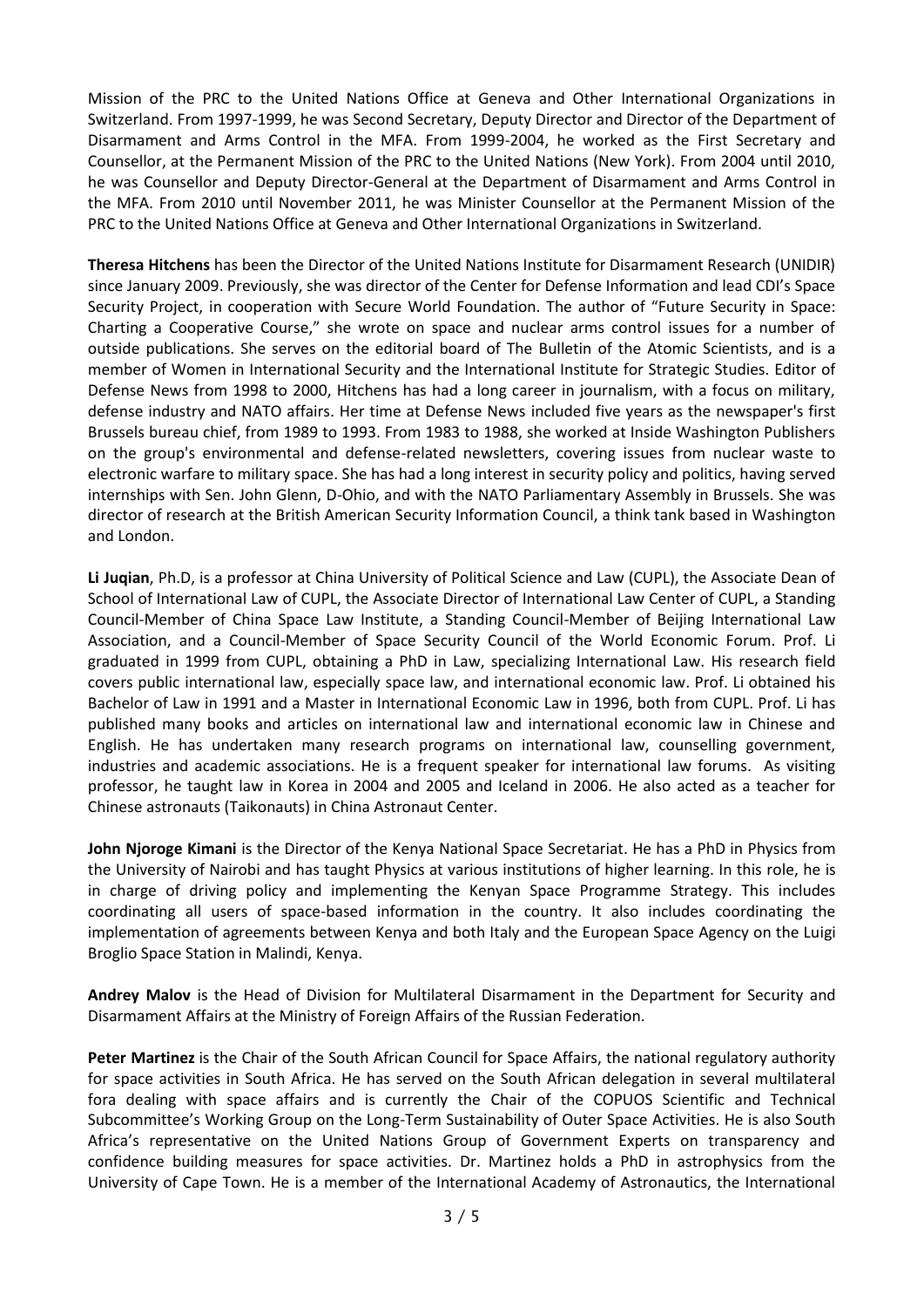Astronomical Union and the International Institute of Space Law. He has authored, co-authored or edited over 190 publications in journals and books and is an Associate Editor of the COSPAR journal *Advances in Space Research*.

**Giacomo Mazzone** is the current Head of Institutional Relations and of Members Relations South at the European Broadcasting Union (EBU). He is in charge of follow-up with members of the MENA region (Algeria, Morocco, Libya, Egypt, Jordan, Syria, Tunisia, Lebanon) and of the Northern shore of Mediterranean Sea (Italy, France, Spain, Malta, Cyprus, Greece, Turkey, and so on). He has been the head of the project in assisting the Tunisian National Broadcaster during the first multipartite elections (2011) and head of the special assistance projects for the other countries in the region (Libya, Egypt, etc.). He is also in charge of relations with the United Nations system (ITU, UNESCO, IGF, UNCTAD, etc.) and with the Council of Europe. Previously, he served for eight years as the EBU Head of Strategic Audit and Assistant to the Director-General. Mr. Mazzone has over 30 years of managerial experience in information, sport and international relations sectors and is an expert in European and international negotiations.

**Paul Meyer** (Ambassador ret.) is a Senior Fellow in Space Security and Nuclear Disarmament at The Simons Foundation, as well as Fellow in International Security at the Centre for Dialogue at Simon Fraser University in Vancouver, Canada. He joined the then Department of External Affairs in 1975 as a Foreign Service Officer and served abroad in Oslo (1976-1978), Moscow (1982-1984) and Brussels (1988-1992) where he was Political Counsellor in Canada's delegation to NATO. From 1992-1997, he served at the Embassy in Washington D.C. as Minister-Counsellor (Political) and from 2001-2003 as Minister and Deputy Head of Mission at the Embassy in Tokyo. In Ottawa, Mr. Meyer has held a variety of positions at the Department of Foreign Affairs and International Trade, primarily in the field of international security policy. He was Director-General of the International Security Bureau from 1998-2001. From 2003 to 2007, Mr. Meyer served as Ambassador and Permanent Representative to the Office of the United Nations and the Conference on Disarmament in Geneva. His responsibilities spanned a variety of issues and organisations including human rights, humanitarian affairs, global health and disarmament. From 2007 to his retirement from the Foreign Service in September in 2010, Mr. Meyer served as Director General of the Security and Intelligence Bureau at DFAIT (Department of Foreign Affairs, Trade and Development).

**Jiyoung Park** is a Research Fellow and the chair of the Science & Technology (S&T) Policy Program at the Asan Institute for Policy Studies. Previously, Dr. Park was a Research Fellow and managing Director of the Research & Development (R&D) Feasibility Analysis Center at the Korea Institute of S&T Evaluation and Planning (KISTEP). She was also a Visiting Research Scientist at the Center for Innovation at the University of Maryland. Her research interests include S&T security policy studies, the study of policy and management issues regarding nuclear technology, and evidence-based policy in S&T including economic analysis of R&D. She received a B.S. and M.S. from Seoul National University and a Ph.D. in Nuclear Engineering and Radiological Sciences from the University of Michigan. She also received an M.S. in Public Policy from Seoul National University.

**Victoria Samson** is the Washington Office Director for Secure World [Foundation](http://swfound.org/) (SWF) and has more than fifteen years of experience in military space and security issues. Before joining SWF, Ms. Samson served as a Senior Analyst for the Center for Defense Information (CDI), where she leveraged her expertise in missile defense, nuclear reductions, and space security issues to conduct in-depth analysis and medial commentary. Prior to her time at CDI, Ms. Samson was the Senior Policy Associate at the [Coalition](http://www.crnd.org/) to Reduce Nuclear [Dangers,](http://www.crnd.org/) a consortium of arms control groups in the Washington, D.C. area, where she worked to share information quickly and efficiently between Congressional staffers, members of the media, embassy officials, citizens and think-tanks dealing with national missile defense and nuclear weapons reductions. Before that, she was a researcher at Riverside [Research](http://www.riversideresearch.org/) Institute, where she worked on war-gaming scenarios for the Missile [Defense](http://www.mda.mil/) Agency's Directorate of Intelligence.

**Abdelrahim Suleiman** is currently the Technical Director for the Arab States Broadcasting Union (ASBU) where he is involved in the development and introduction of new technologies in the Arab Region. His